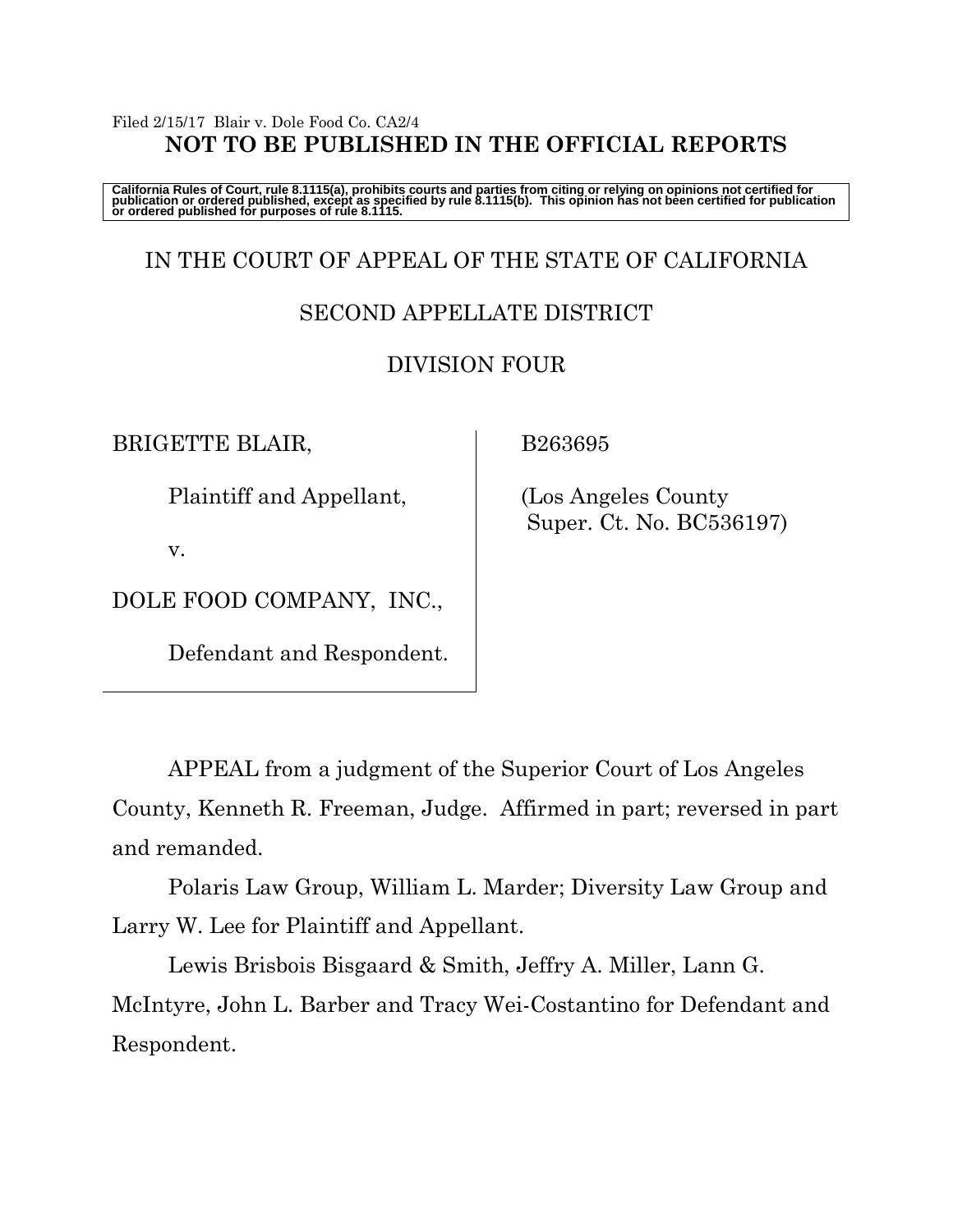An exempt, salaried employee filed this a putative wage and hour class action alleging that her former employer violated Labor Code section 226 by failing properly to identify employees on their wage statement, and failed to identify an accurate hourly pay rate for exempt employees when those employees were paid accrued vacation wages. The parties agreed to submit two issues to the trial court in a tailored summary adjudication procedure designed to adjudicate nondispositive issues. The trial court summarily adjudicated the stipulated issues in favor of the employer. However, the court then went further, addressed an issue the parties had not agreed to have adjudicated, and granted summary judgment in favor of the employer. The employee maintains the trial court erred in every respect.

We find no error as to the trial court's grant of summary adjudication on the two stipulated issues. However, the court erred in granting summary judgment as to the entire action. Accordingly we will remand the matter for further proceedings on the remaining issues, and affirm the court's ruling in all other respects.

#### **BACKGROUND**

Plaintiff and appellant, Brigette Blair (Blair) was employed by defendant and respondent Dole Food Company, Inc. (Dole), from September 2012 until her employment was terminated on January 21, 2014. She was an exempt employee, paid on a salaried basis.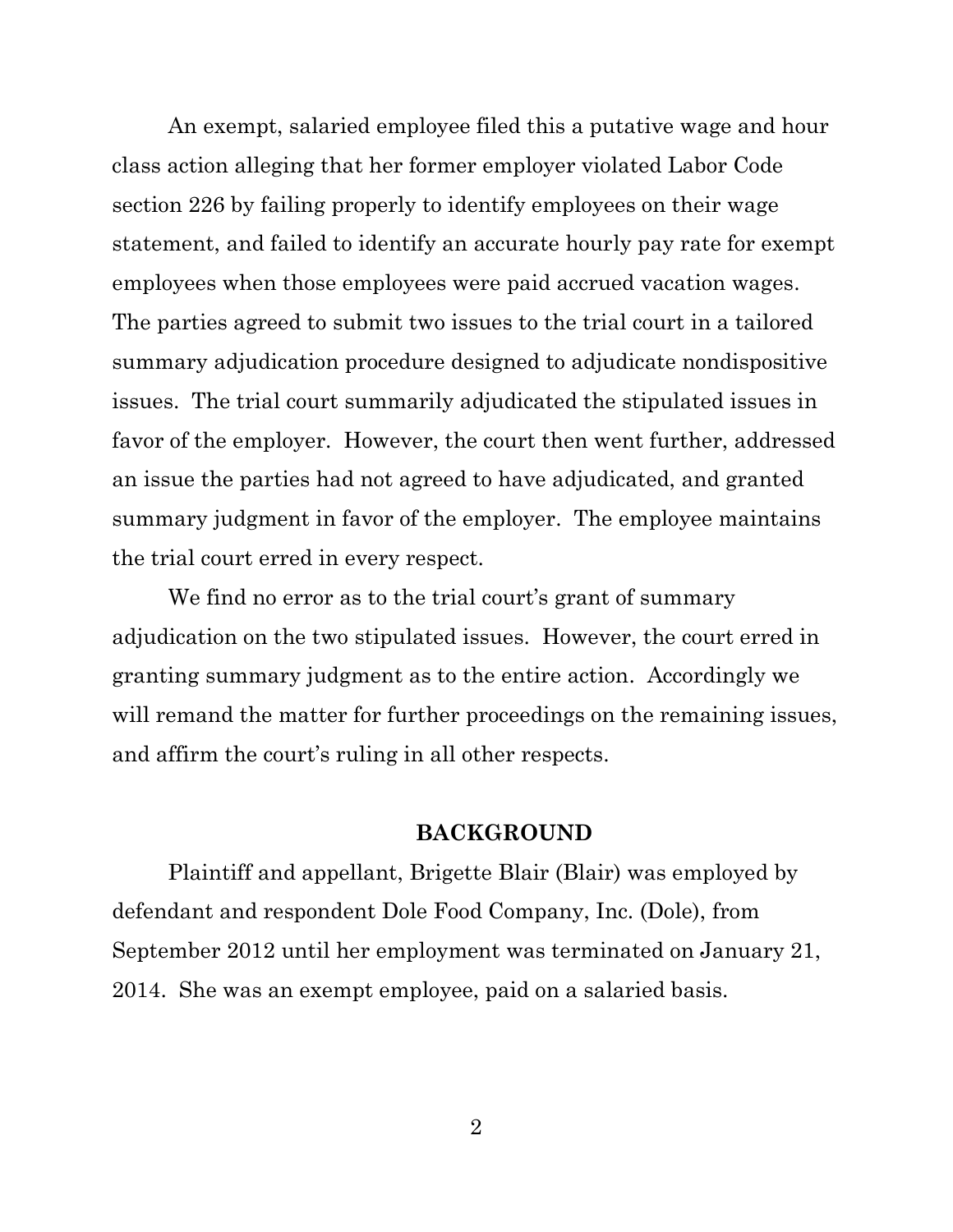After providing notice to the California Labor and Workforce Development Agency (LWDA),<sup>1</sup> Blair filed this putative class action, alleging that Dole violated the Labor Code by failing to maintain proper payroll records, and by failing to identify the accurate rate of pay on wage statements. Specifically, Blair alleged that wage statements Dole provides its employees violate Labor Code section 226, subdivision (a),**<sup>2</sup>** in that they fail to include the last four digits of an employee's social security number or an employee identification number (employee ID number), and fail to identify accurate pay rates when exempt salaried employees are paid vacation, flex time off (FTO) or paid time off (PTO) wages. (§ 226, subds. (a)(2) & (9).) Blair sought damages and penalties pursuant to the Private Attorney General Act (PAGA). (§§ 226, subd. (e), 2699, subd. (a).)

**<sup>2</sup>** Undesignated statutory references are to the Labor Code.

**<sup>1</sup>** On January 23, 2014, Blair provided written notice to the LWDA and to Dole of her contention that the company's wage statements violated section 226, and identified facts and legal argument in support of her allegations. (See  $\S 2699.3$ , subd. (a)(1).) The LWDA did not notify Blair that it intended to investigate her allegations within 33 days, freeing her to file this putative class action. (See  $\S 2699.3$ , subd. (a)(2)(A).)

PAGA permits an aggrieved employee to pursue a representative civil action "on behalf of himself or herself and other current or former employees" to recover civil penalties for violations of the Labor Code that could otherwise be assessed and collected by the LWDA. (§ 2699, subd. (a).) An aggrieved employee is one "who was employed by the alleged violator and against whom one or more of the alleged violations was committed." (§ 2699, subd. (c).)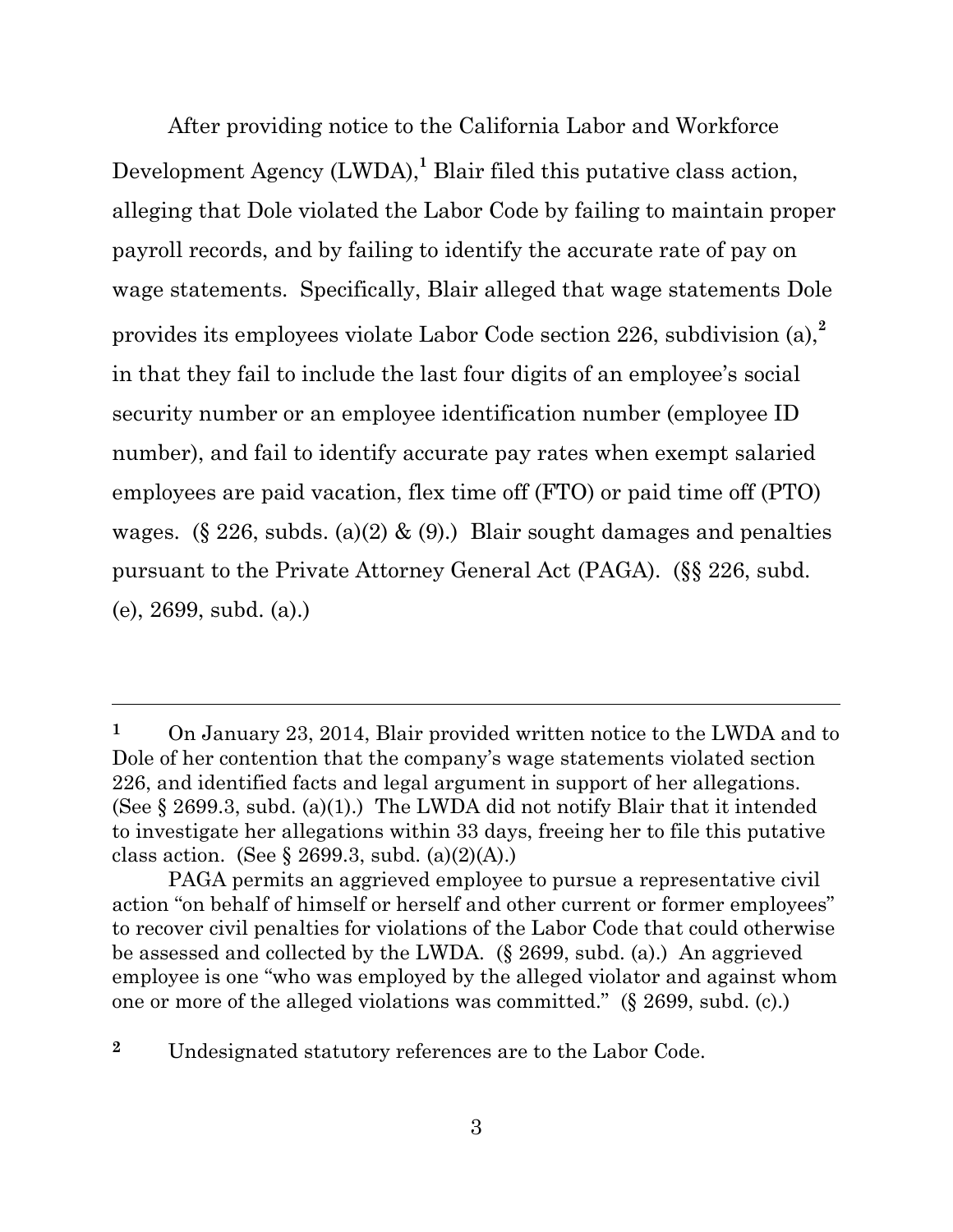Dole answered the complaint and asserted various affirmative defenses, including that it had not "knowingly and intentionally" failed to provide accurate wage statements.

In due course, Dole filed a motion seeking summary judgment or, in the alternative, summary adjudication. The parties stipulated to have the court summarily adjudicate specific non-dispositive issues pursuant to a then extant provision of Code of Civil Procedure section 437c, subdivision  $(s)(7)^3$  The court agreed to adjudicate whether Blair's claim for violation of section 226, subdivision (a) failed as a matter of law because: (1) Dole's use of a unique payroll identification number satisfied the requirements of section 226, subdivision (a)(7), and (2) section 226, subdivision (a) does not require an employer to list the hourly rate of vacation pay and/or paid time off on wage statements for exempt employees when vacation wages are paid.

Following oral argument in February 2015, the court took Dole's motion under submission. The court issued a written ruling in March 2015 finding that Dole had not violated section 226. And, although the issue was not encompassed within the scope of the parties' stipulation, the court also found that Dole's failure to include Blair's payroll identification number on her final wage statement––which had been generated outside the company's standard payroll cycle and procedures at the time of Blair's termination––was inadvertent, and granted

**<sup>3</sup>** This provision expired in December 2014, but the current statute also provides for a similar procedure. (See Code Civ. Proc., § 437c, subd. (t).)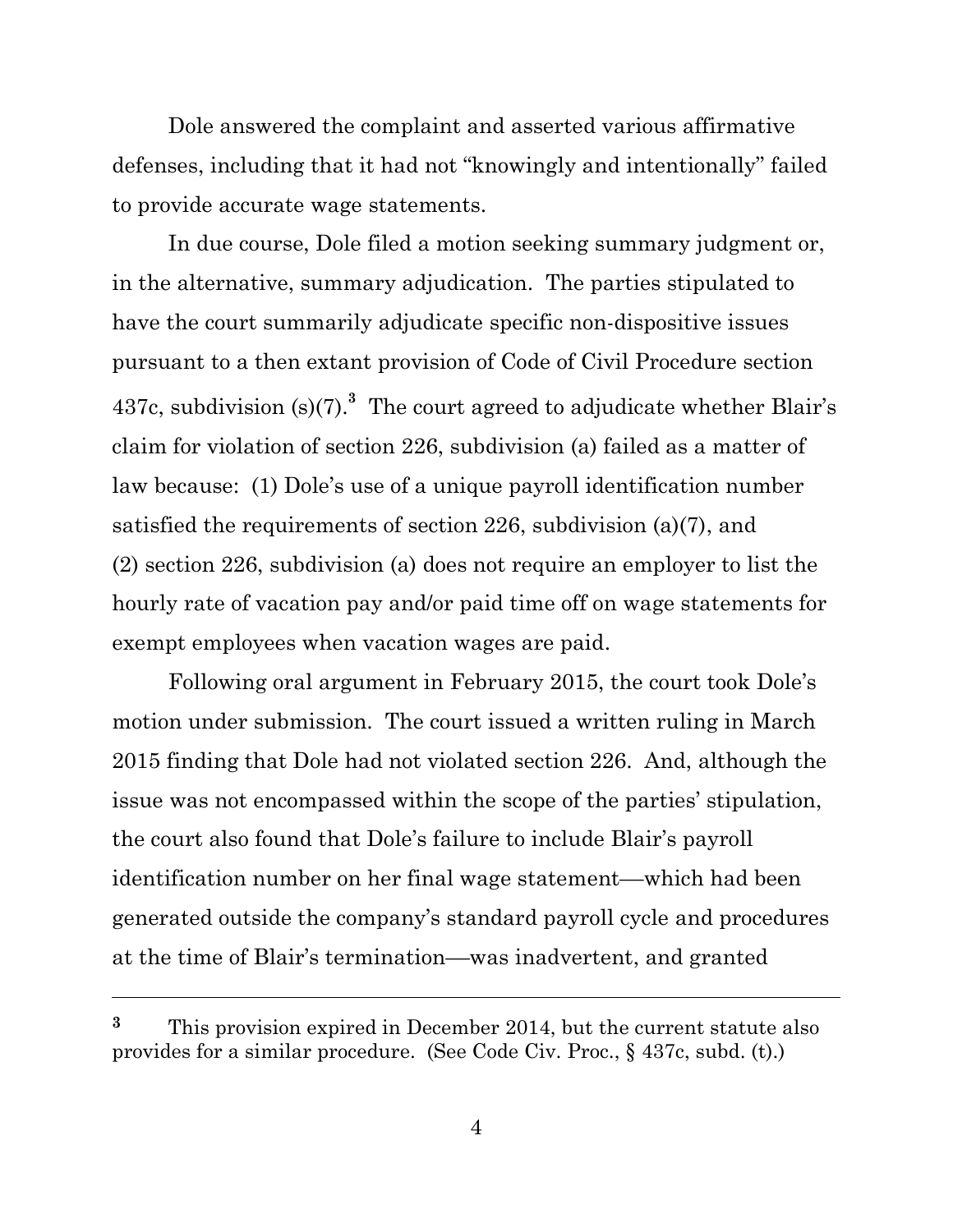summary judgment. **4** Blair appeals from the judgment entered on March 13, 2015.

#### **DISCUSSION**

By this putative class action, Blair contends that Dole violated its obligation under California law to provide accurate itemized wage statements. Blair also contends that the trial court erred in exceeding the bounds of the parties' stipulation under former Code of Civil Procedure section 437c, subdivision (s) by granting summary judgment. We conclude that only Blair's latter contention has merit.

### 1. *Summary Adjudication and the Standard of Review*

The standard governing summary judgment and summary adjudication motions is settled: "First, and generally, from commencement to conclusion, the party moving for summary judgment bears the burden of persuasion that there is no triable issue of material fact and that he is entitled to judgment as a matter of law. . . . There is a triable issue of material fact if, and only if, the evidence would allow a reasonable trier of the fact to find the underlying fact in favor of the party opposing the motion in accordance with the applicable standard of proof." (*Aguilar v. Atlantic Richfield Co*. (2001) 25 Cal.4th 826, 850 (*Aguilar*).) The movant bears the initial burden of production to show

**<sup>4</sup>** The court did not address the PAGA claim, the viability of which rests on the strength of Blair's section 226 claims.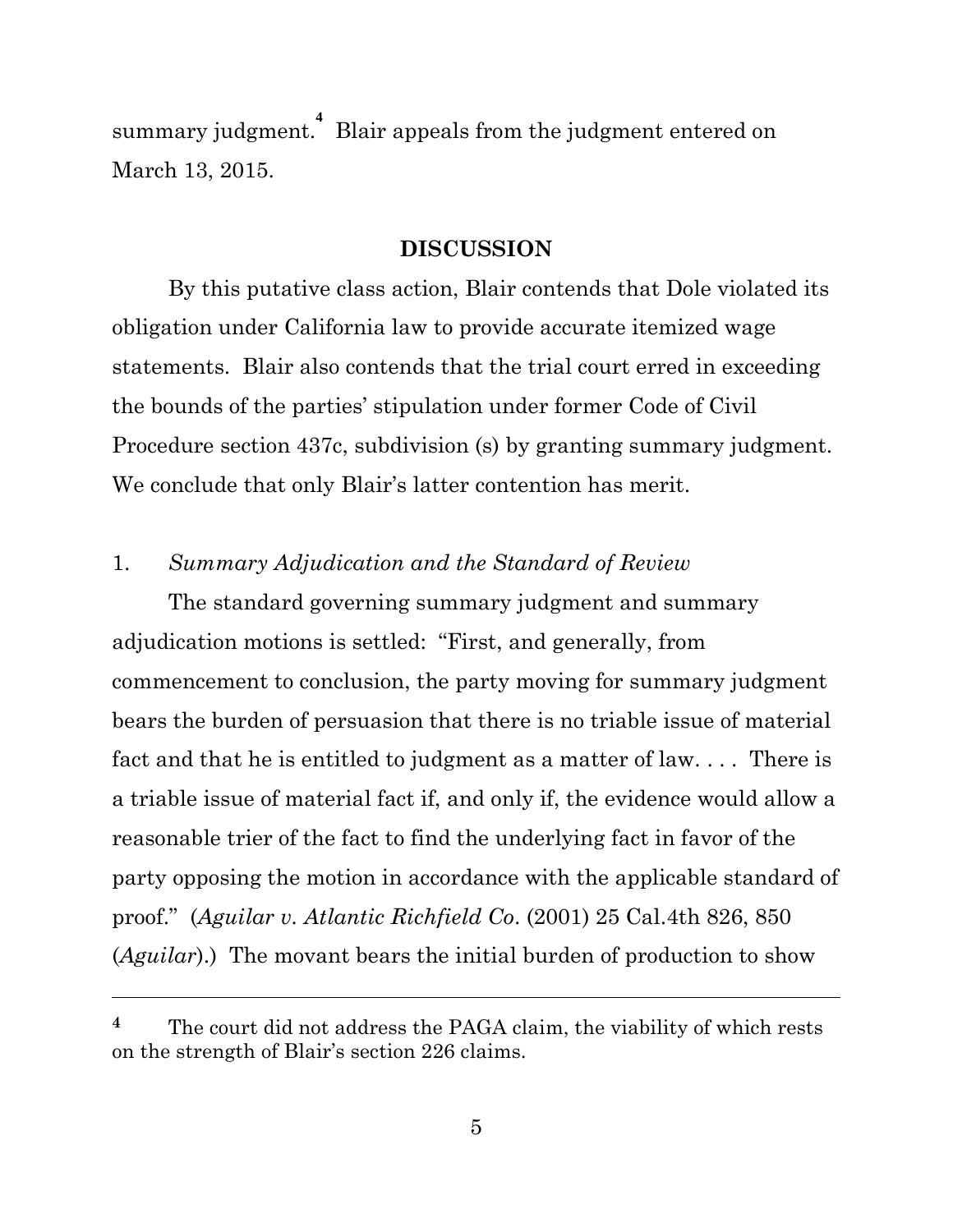the nonexistence of a triable factual issue, and if he does so, the burden switches to the opposing party to make a prima facie showing that such an issue exists. (*Ibid*.) "[H]ow the parties moving for, and opposing, summary judgment may each carry their burden of persuasion and/or production depends on *which* would bear *what* burden of proof at trial." (*Id*. at p. 851.) Thus, a defendant moving for summary judgment based on an affirmative defense bears the initial burden of producing evidence to establish a prima facie showing of the nonexistence of any triable issue of material fact as to each element of the affirmative defense. (*Id*. at p. 850; *Rosas v. BASF Corp*. (2015) 236 Cal.App.4th 1378, 1388;  $\S$  437c, subds. (o)(2), (p)(2).) If the defendant satisfies this burden, the plaintiff must produce evidence showing the existence of a triable issue of material fact. (*Aguilar, supra,* 25 Cal.4th at p. 850; § 437c, subd.  $(p)(2)$ .)

In ruling on a summary judgment motion, the court does not decide the merits of the issues, but only whether issues of material fact exist. (*Aguilar, supra,* 25 Cal.4th at p. 853, fn. 19.) The court must consider all evidence and inferences reasonably drawn from that evidence, and determine what that evidence or inference could show or imply to a reasonable factfinder. (*Id*. at p. 856.) Thus, "if any evidence or inference therefrom shows or implies the existence of the required element(s) of a cause of action [or defense], the court must deny a . . . motion for summary judgment or summary adjudication because a reasonable trier of fact could find for the [opposing party]." (*Smith v. Wells Fargo Bank, N.A.* (2005) 135 Cal.App.4th 1463, 1474; *Saelzler v.*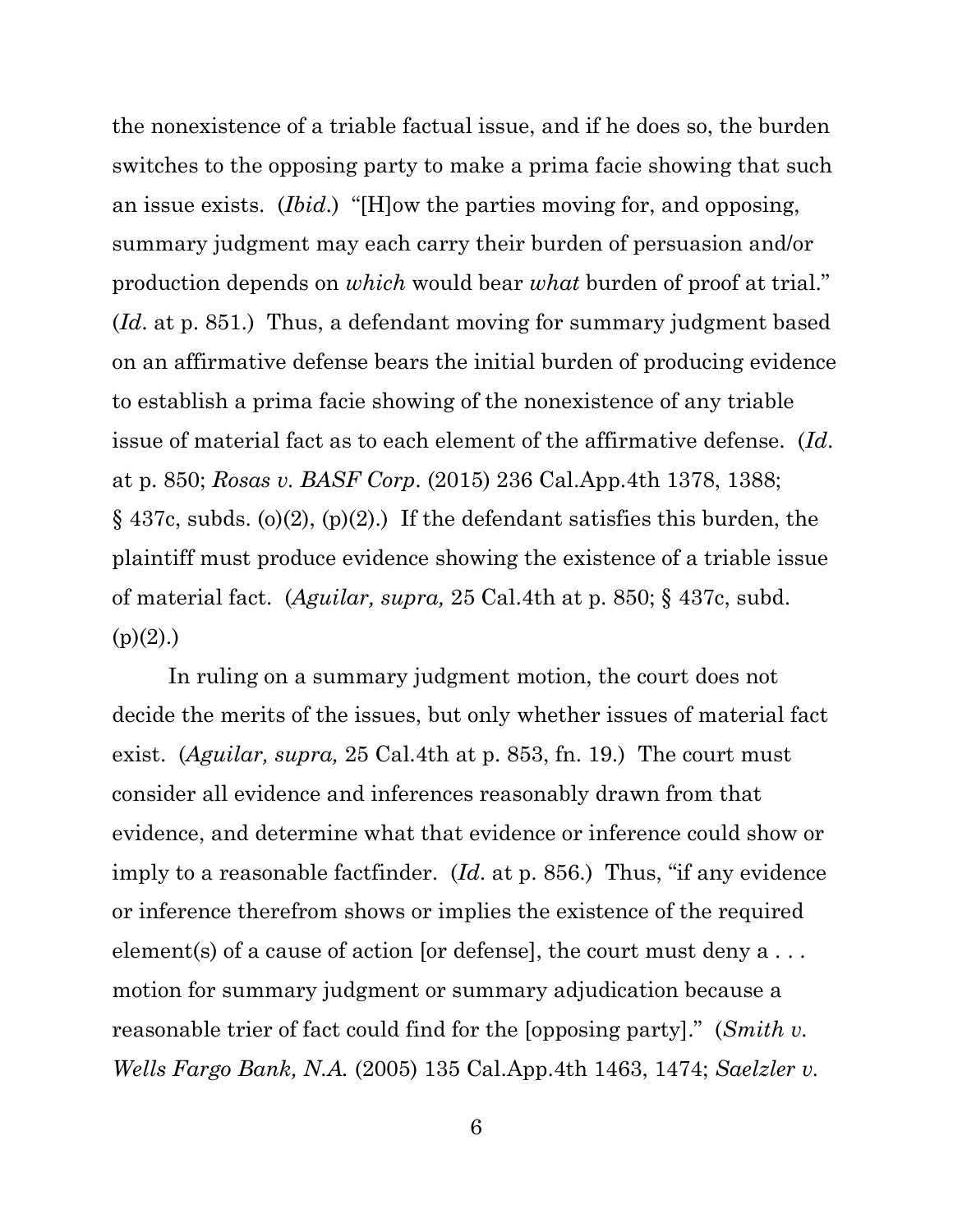*Advanced Group 400* (2001) 25 Cal.4th 763, 768.) We independently review an order granting a motion for summary judgment or adjudication. (*Mooney v. County of Orange* (2013) 212 Cal.App.4th 865, 872; *Smith, supra,* at p. 1471.) The same principles govern a motion brought under Code of Civil Procedure section 437c, subdivision (s)(7), which proceeds as a summary judgment motion "in all procedural" respects."

#### 2. *Labor Code Section 226*

During the relevant period here, section 226, subdivision (a),**<sup>5</sup>** required employers provide employees with wage statements containing the following information: "(1) gross wages earned, (2) total hours worked by the employee, except for any employee whose compensation is solely based on a salary and who is exempt from payment of overtime . . . , (3) the number of piece-rate units earned and any applicable piece rate if the employee is paid on a piece-rate basis, (4) all deductions, provided that all deductions . . . may be aggregated and shown as one item, (5) net wages earned, (6) the inclusive dates of the period for which the employee is paid, (7) the name of the employee and . . . *only* the last four digits of his or her social security number *or an employee identification number other than a social security number . . . ,* (8) the name and address of . . . the employer, and (9) *all applicable hourly* 

**<sup>5</sup>** Substantively, section 226, subdivision (a) remains largely unchanged as a result of amendments which became effective in January 2017.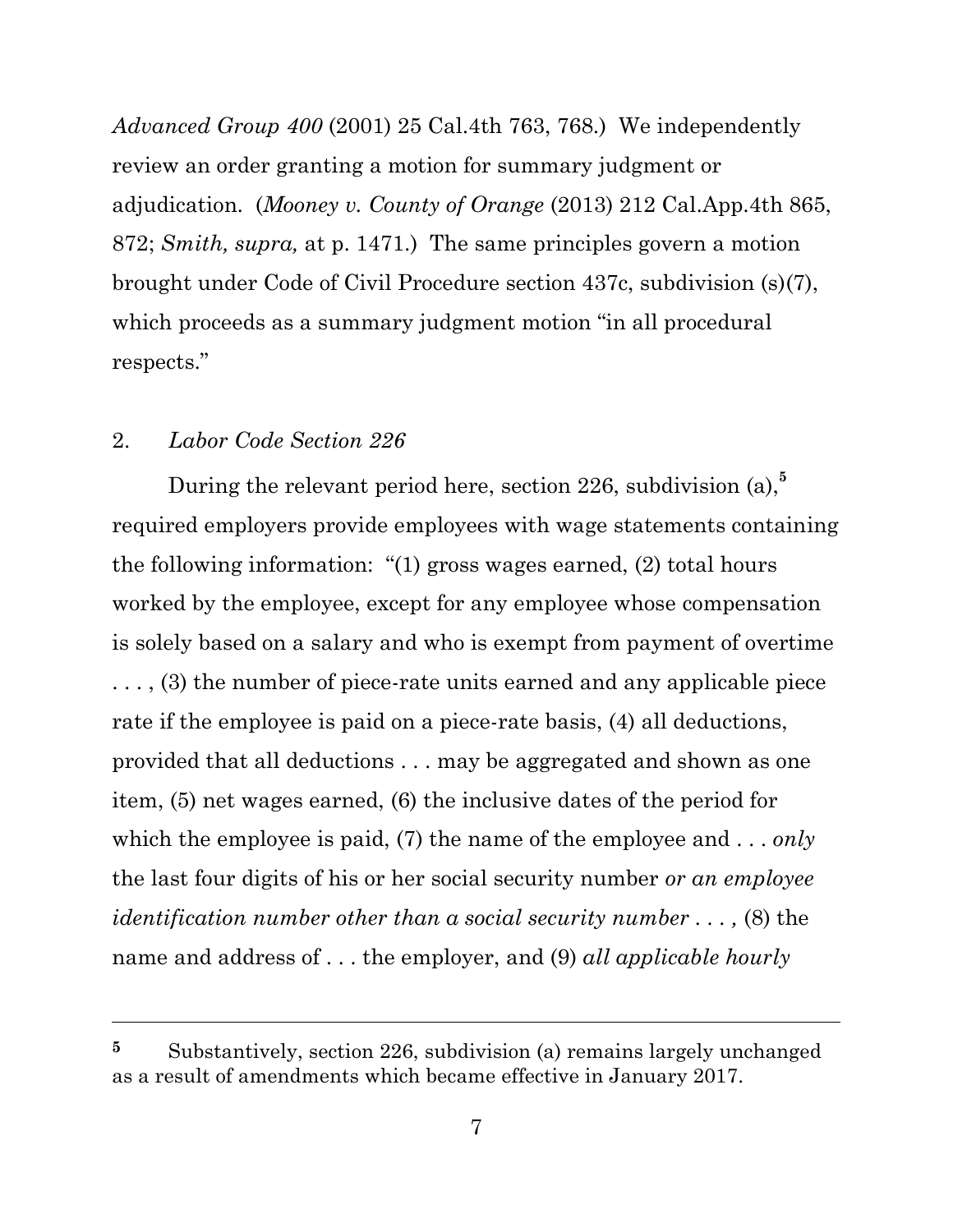*rates in effect during the pay period and the corresponding number of hours worked at each hourly rate by the employe*e." (Italics added.)

"An employee suffering injury as a result of a knowing and intentional failure by an employer to comply with [section 226, subdivision (a)] is entitled to" specified damages. (§ 226, subd. (e).) "An employee 'is deemed to suffer injury . . . if the employer fails to provide accurate and complete information as required by . . . subdivision (a) and the employee cannot promptly and easily determine from the wage statement alone' the information required to be provided pursuant to section  $226(a)$ ... §  $226(e)(2)(B)$ . Promptly and easily 'means a reasonable person would be able to readily ascertain the information without reference to other documents or information.'" (*Garnett v. ADT LLC* (E.D.Cal. 2015) 139 F.Supp.3d 1121, 1131.) The statute also requires that an employer's violation of section 226, subdivision (a) be "knowing and intentional." (See *Willner v. Manpower Inc*. (N.D.Cal. 2014) 35 F.Supp.3d 1116, 1130–1131.) On this factual issue, however, courts have "set the bar rather low" to prove injury, and a "very modest showing will suffice." (*Id*. at p. 1131 ["the determination of whether a violation of [§ 226, subd. (a)] was 'knowing and intentional' is a factual one"]; *Jaimez v. DAIOHS USA, Inc*. (2010) 181 Cal.App.4th 1286, 1306 [allegations that employer provided inaccurate paystubs in violation of § 226, subd. (a) are sufficient to establish injury for purposes of class certification]; *Elliott v. Spherion Pacific Work, LLC* (C.D.Cal. 2008) 572 F.Supp.2d 1169, 1181 [among other things, employee's confusion whether he received wages owed, difficulty and expense involved in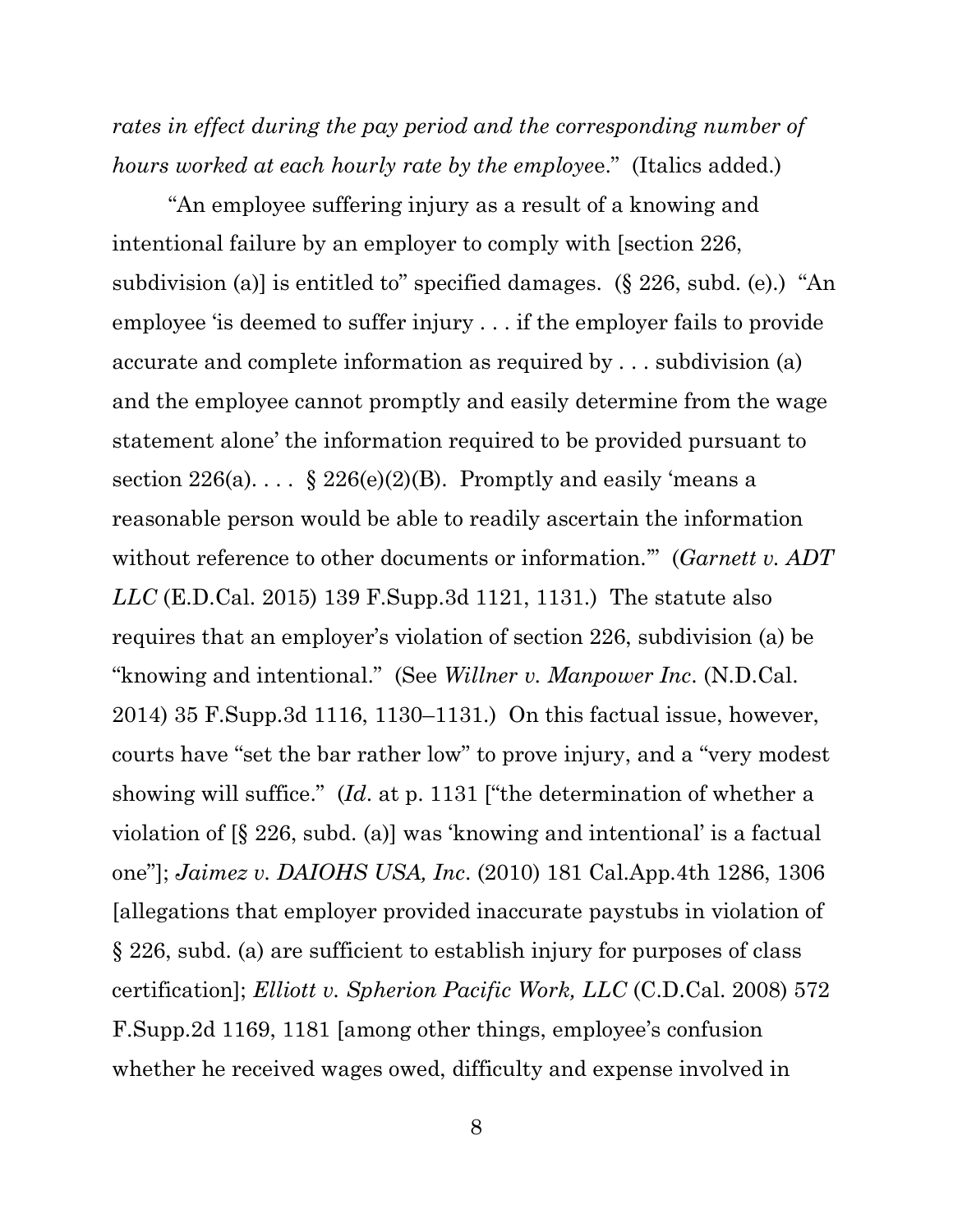reconstructing pay records and need to perform mathematical computations to analyze whether he was fully compensated, constitute sufficient injury to satisfy § 226, subd. (e)]; *Garnett v. ADT LLC, supra,*  139 F.Supp.3d at p. 1133; *Wang v. Division of Labor Standards Enforcement* (1990) 219 Cal.App.3d 1152, 1156–1157.)

a. *Dole Satisfied the Requirements of Section 226, Subdivision (a)(7) by Identifying Employees Using a Unique Personal ID Number on Wage Statements*

Blair first asserts that Dole violated section 226, subdivision (a)(7) by failing to include on its wage statements the last four digits of each employee's social security number or an employee identification number other than the employee's social security number. Notably, there is no precise definition of what the Legislature meant by the term "*an employee identification number*." For each new employee Dole hires in California, ADP, the outside contractor that processes Dole's payroll, automatically generates and assigns two unique numbers.

The first is an employee identification number (employee ID number), used by Dole for internal purposes, payroll, and to access employee records, etc. This number never changes during an individual's employment with Dole. The employee ID number is not provided to an employee as a matter of course, but it is displayed if the employee logs into Dole's E-Time system.

The second number ADP generates when an employee is hired is a personal ID number reflecting his or her tax profile (marital status, number of tax exemptions, etc.). This unique personal ID number is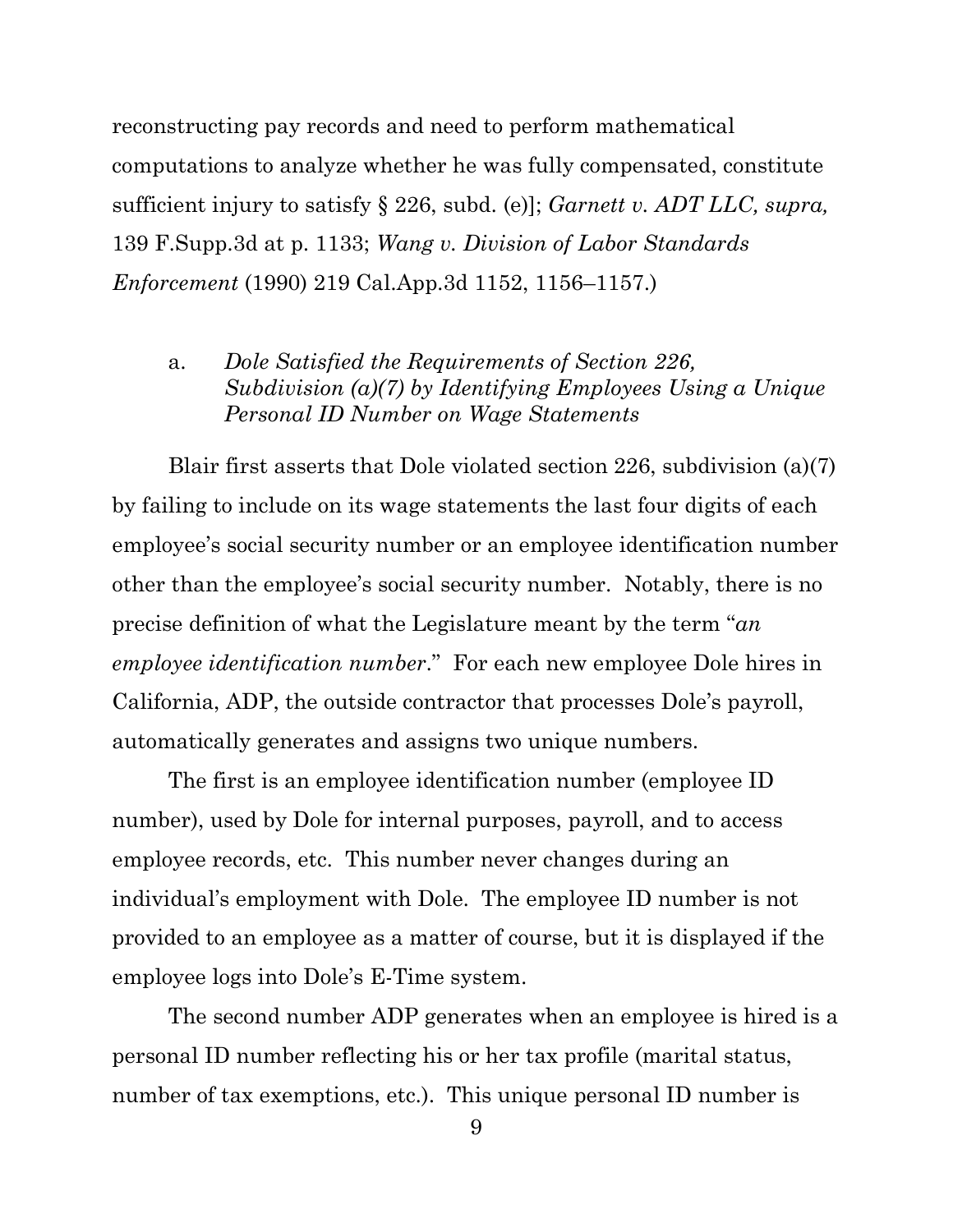listed on each wage statement (pay stub) each employee receives. This second number may be changed for payroll purposes if an employee changes jobs, moving from one Dole–owned entity, or cost center, to another. No two employees share the same employee or personal ID numbers.

### b. *The Motion for Summary Adjudication*

Dole's motion was supported primarily by testimony by Mel Venable, its long-term corporate payroll manager. Venable declared that Dole contracts with ADP to process Dole's payroll, including the issuance of employee wage statements every bi–weekly pay period. ADP assigns a unique personnel "file" or "personal identification number" to each Dole employee for the purpose of issuing employee wage statements. No two employees' personal ID numbers are the same, and each employee's unique personal ID number is placed on his or her wage statement under the heading "File."

Blair takes issue with this characterization, arguing that the "file" number ADP assigned did not qualify as a unique "employee identification number" under section 226, subdivision (a)(7), and is nothing but a number ADP employs for its own internal use. That is because, in addition to generating a personal ID number for payroll, ADP also generates an employee ID number for the company's new hires. According to Venable, an employee ID number is used as an employee's "primary identifier" if Dole needs to run a report or generate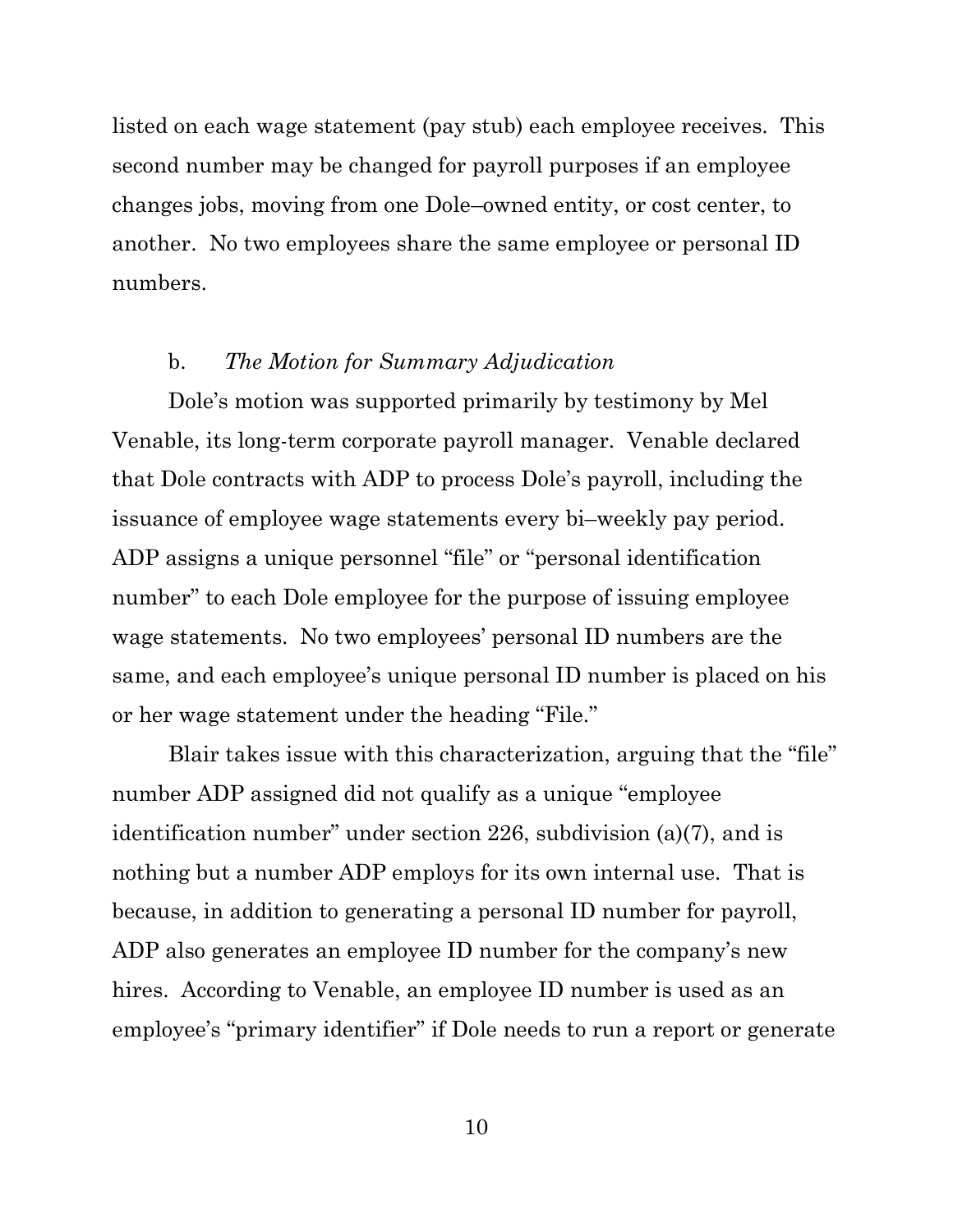a status change form, and the Employee ID number also "drive[s]" the personal ID number ADP creates for every new employee.

Dole presented evidence that demonstrates that the personal ID number listed on each employee's wage statement is used for payroll and other purposes. The following exchange occurred when Venable, designated by Dole as the person most knowledgeable on the issues relevant to the pending summary adjudication motion, was deposed by Blair's counsel:

"Q. Do you know what is the purpose of the file [personal] ID number?

"A. The purpose of the file ID number is the same as the employee ID number except that ADP utilizes that on the mainframe. Some of the ADP clients can have both being the same. But with the number of employees [Dole has], it's impossible to do so. It is ADP's unique identifier for paying the employees, but once we transmit the new–hire to them that information becomes part of their ID on ADP's mainframe.

"Q. So in other words, the file ID number is an internal number that ADP uses to identify the respective employee?

"A. That's correct.

"Q. The file ID number is not used by Dole for HR purposes?

"A. It is not used by Dole for HR purposes, but is used by Dole for payroll purposes. I can plug in a file number, and it will bring up the employee. Or I can plug in an info ID, and it will bring up the employee.

"Q. Right. [¶] It's used by Dole for payroll purposes to communicate with ADP regarding employees?

"A. That's correct.

"Q. Any other purposes for the file ID number other than what you've just explained?

"A. Yes. It's a unique identifier per company. [Dole has] multiple pay groups. Each pay group represents a company. Like, Dole Food Company, Dole Fresh Fruit. These identifiers are per company. So if we were to transfer an individual from one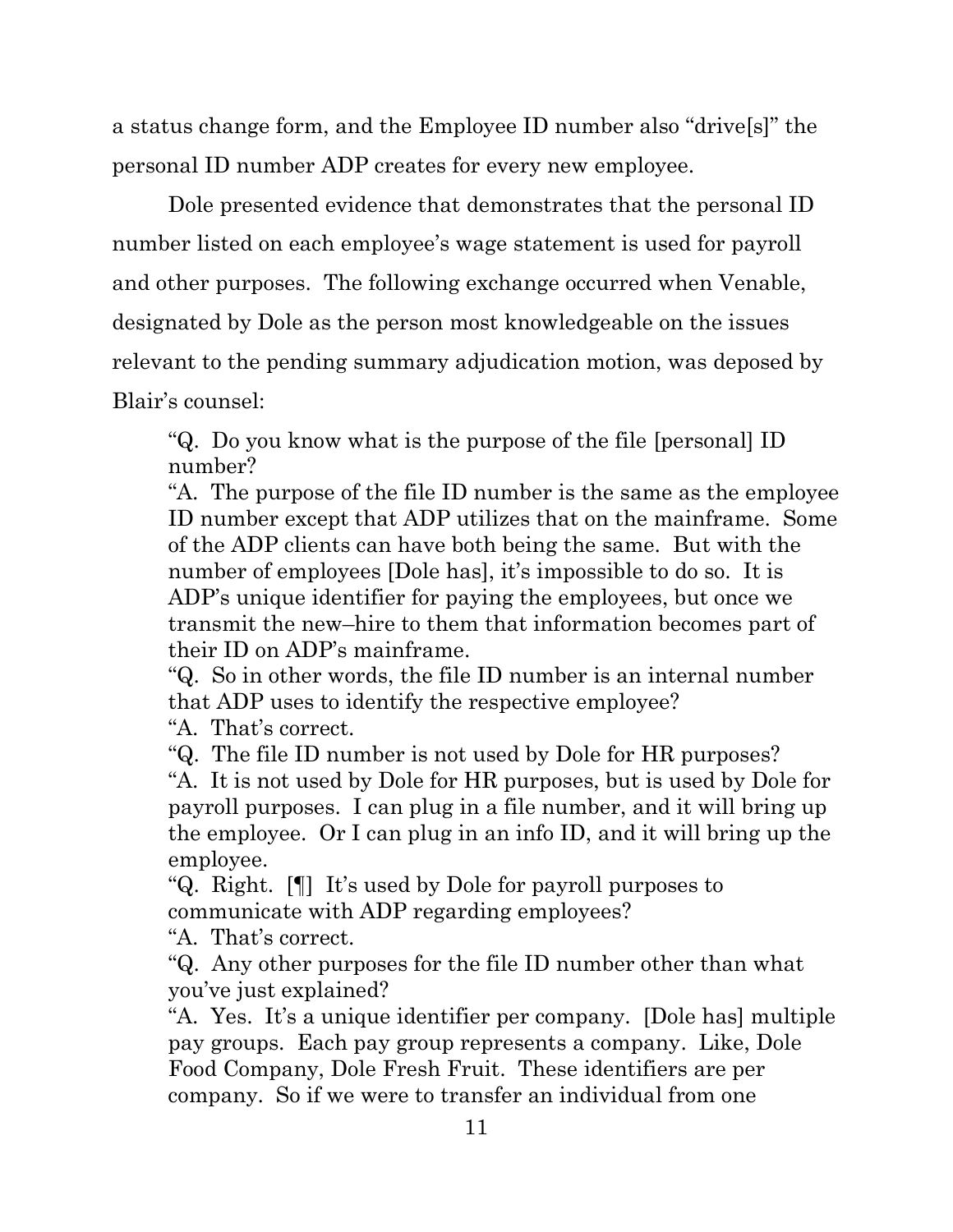company to another, they'd receive a new file number, but they'd retain their original employee ID number."

Blair contends that section 226, subdivision (a)(7) requires that Dole use only the unique employee ID number an employee is assigned upon hiring (which may or may not be known by an employee), and not an equally unique personal ID number simultaneously created for tax and payroll purposes. We disagree.

In construing a statute, we begin with the language of the statute, giving the words a commonsense interpretation. "'Our fundamental task . . . is to determine the Legislature's intent so as to effectuate the law's purpose. We examine the statutory language, giving it a plain and commonsense meaning.'" (*Watkins v. County of Alameda* (2009) 177 Cal.App.4th 320, 336; *Esther B. v. City of Los Angeles* (2008) 158 Cal.App.4th 1093, 1099 [to determine the Legislature's intent, the court starts with the language of the statute, and if its terms are unambiguous, presumes lawmakers meant what they said and the plain meaning governs].)

Section 226, subdivision (a)(7), plainly requires that an employer who does not use the last four digits of an employee's social security number on wage statements to identify an employee, must instead use "an employee identification number" other than the employee's whole social security number. An "identification number" is simply a "unique numerical digit assigned to an individual . . . to differentiate [him or her] from . . . others." (Bus. Dictionary,

http://www.businessdictionary.com/definition/identification-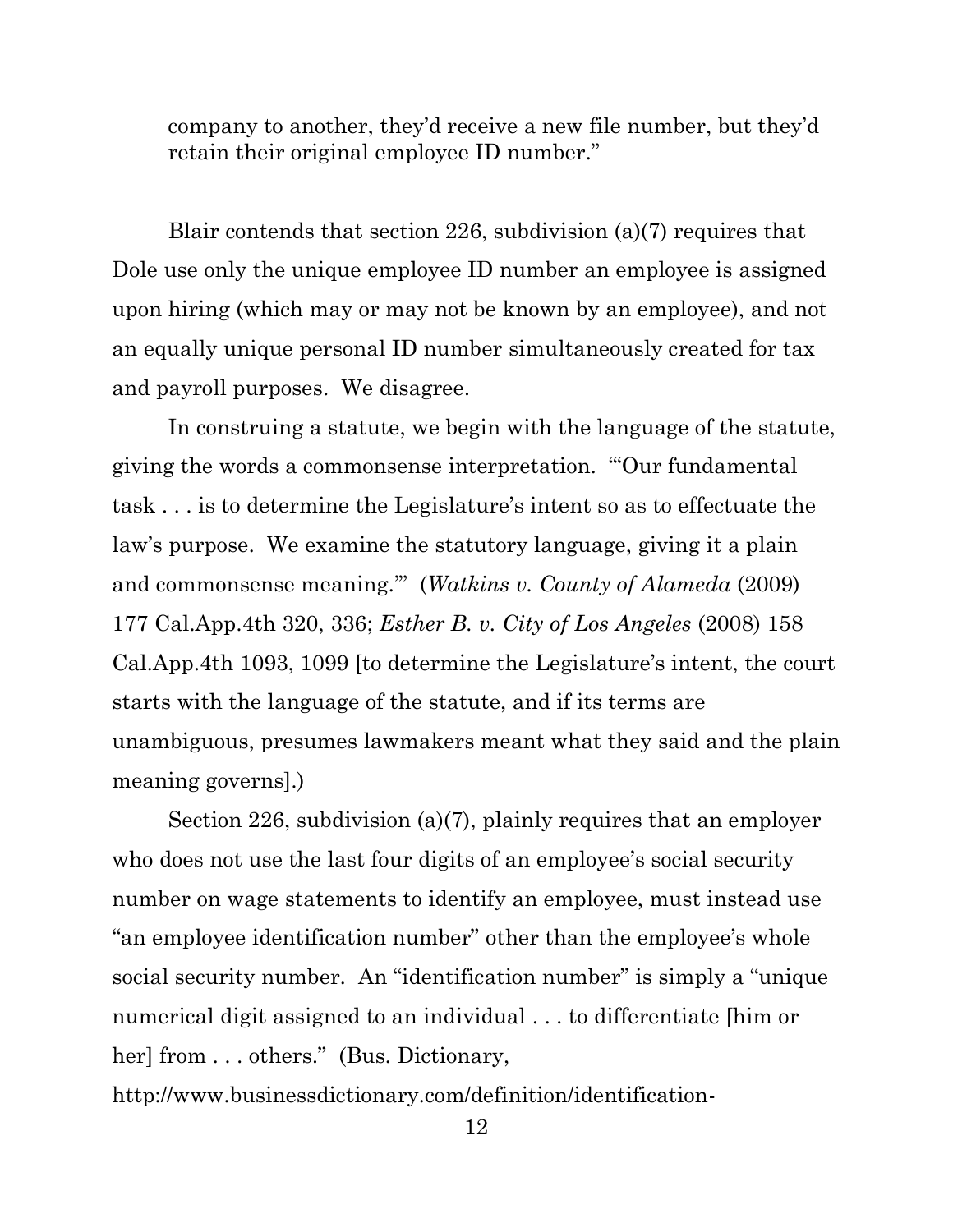number.html>.) **6** Personal ID numbers assigned to Dole's employees are unique to each employee and, as Blair concedes, appear on each employee's wage statements. Thus, it is clear that there is at least one unique employee/personal ID number assigned to each Dole employee. The statute requires nothing more. Nothing in section 226, subdivision (a)(7) prohibits an employer's use of a unique personal ID or file number, so long as the number chosen consistently appears on the employee's wage statement. The label attached to the number is not material.

Nor has our research revealed anything in the legislative history for the statute to indicate that the personal ID number Dole includes on wage statements must also be the number it uses for its employees for all other purposes. Rather, the one clear purpose underlying the language in question was to provide more protection for employees whose employers previously had used their full social security numbers on their wage statements. (See Stats. 2004, ch. 860, Sen. Bill No. 1618, Letter from Sen. Battin to Sen. Pro Tem. John Burton, August 19, 2004

**<sup>6</sup>** See also Penal Code section 530.55, subdivision (b), defining "personal identifying information" as, among other things, any "taxpayer identification number, ... identification number ..., employee identification number, professional or occupational number . . . , or an equivalent form of identification."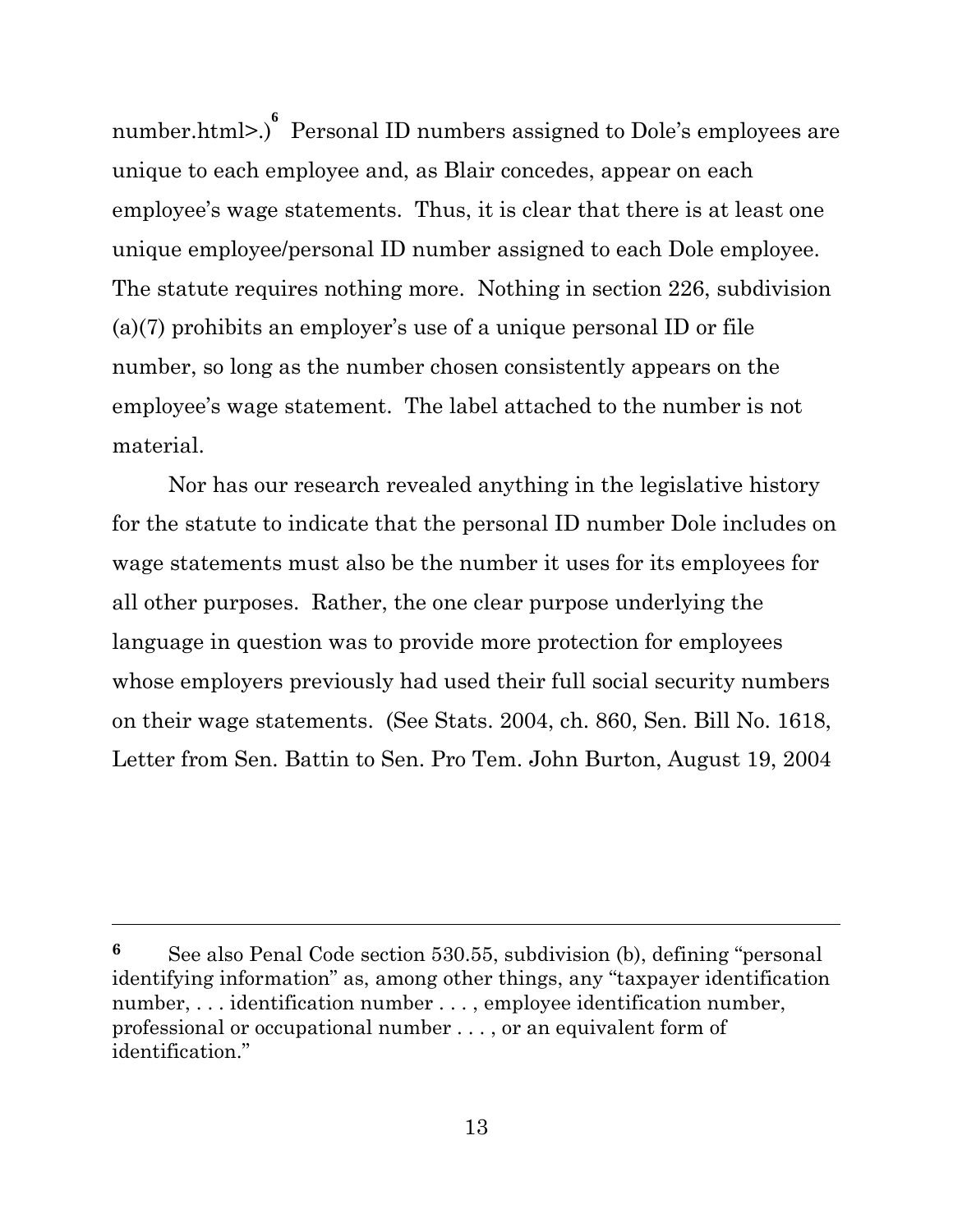[stating that purpose of change to § 226 is to "give employees greater protection from identity theft"[.)<sup>7</sup>

The trial court correctly found that Blair's purported dispute with the numbering system, based on her contention that "ADP does not assign unique 'payroll identification numbers,' but rather 'File' numbers" that "ADP uses . . . for its own internal purposes," did not "create a triable issue as to whether [Dole] complied with §226(a)(7)."

### c. *Section 226, Subdivision (a)(9)*

The second issue the parties agreed to have adjudicated was whether section 226, subdivision (a) requires Dole to state the hourly rate of vacation pay and/or FTO on the wage statements of exempt employees when vacation wages are paid out (typically, at termination). Blair maintains that Dole violated section 226 by failing to do so.

<sup>&</sup>lt;sup>7</sup> Other portions of the legislative history make this goal even more clear. For example, in 2005, Senator Jim Battin, the author of Senate Bill No. 1618 (enacted in 2004 as § 226, subd. (a)(7)), introduced Senate Bill No. 101 to clarify language in Senate Bill No. 1618, to ensure that employers understood they were free to create new employee identification numbers in order to efficiently retool their payroll systems to prepare for the 2008 implementation of section 226, subdivision (a). (See Stats. 2005, ch. 103, Sen. Bill No. 101, [4/13/05, Bill Analysis, Sen. Comm. on Labor & Ind. Relations; July 12, 2005 Letter from Sen. Jim Battin to Gov. Schwarzenegger; July 25, 2005 Enrolled Bill Memorandum to Governor [Sen. Bill No. 101 contains "clean up" language to fix drafting errors in Sen. Bill No. 1618 which, as written, implied employers may not create new employee numbering systems, a restriction that "could be unnecessarily limiting and is not necessary to accomplish the goal of limiting the use of [social security numbers]."].)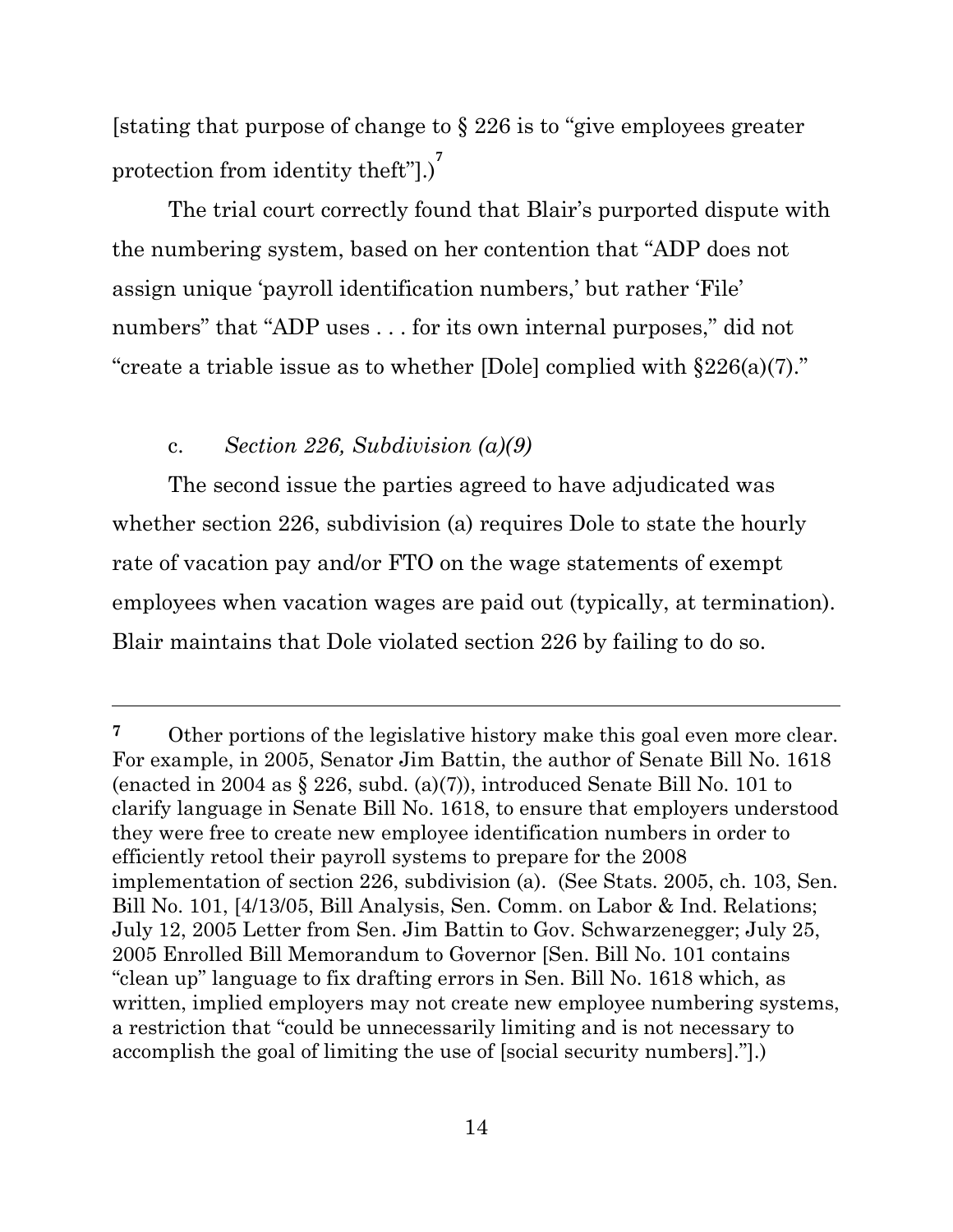Again, relevant provisions of section 226, require the following information be included on an employee's wage statement: "(2) total hours worked . . . , *except for any employee* whose compensation is solely based on a salary and *who is exempt* from payment of overtime . . . , and (9) all *applicable hourly rates* in effect during the pay period and the *corresponding number of hours worked at each hourly rate* by the employee." (§ 226, subd.  $(a)(2)$  &  $(9)$ , italics added.)

At all relevant times while employed by Dole, Blair was an exempt employee. Her wage statements never reflected any overtime or premium payments. With the exception of her final wage statement, Blair's pay stubs listed her gross earnings at \$2,500 and stated she worked 80 hours per pay period, even though she was a non-hourly employee. The wage statements Dole issued to Blair are representative of wage statements the company provided to its exempt employees during the relevant period.

Wage statements include a line item for "Vacation" or "Vacation/FTO" under a heading entitled "Earnings." All but Blair's final wage statements list "Vacation" and/or "Vacation/FTO" hours, year to date "Vacation" hours taken and a remaining FTO balance. Dole maintains that it includes a summary of accrued vacation and/or FTO hours on an exempt employee's wage statements so the employee can track used vacation and FTO time.

By its motion, Dole argued that because section 226, subdivision (a)(2), does not require an employer to list hours worked for salaried employees like Blair, it follows that section 226, subdivision (a)(9)'s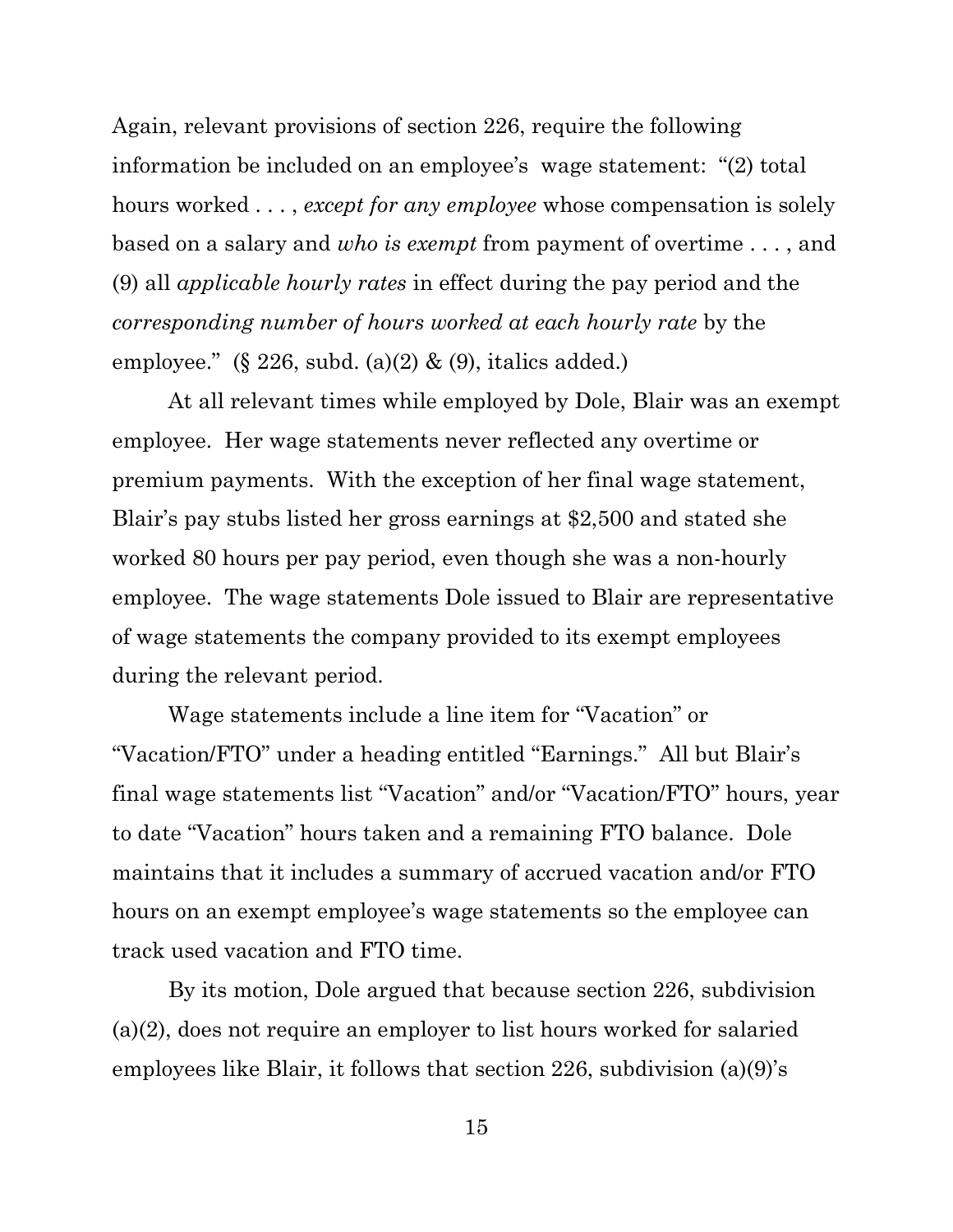requirement to identify the hourly rate in effect during a given pay period and the number of hours an employee has worked at that rate is inapplicable to an exempt employee, who does not work on such a basis, even when he or she is paid vacation or FTO wages. The trial court agreed, as do we.

First, nothing in section 226, subdivision (a)(9) requires an employer to list an hourly rate of vacation pay or FTO when such wages are paid. Blair acknowledges that, as an exempt, salaried employee, she was paid "her normal salary based on a pre-determined salary amount." Further, although California law defines vacation pay as "wages" (*Rhea v. General Atomics* (2014) 227 Cal.App.4th 1560, 1570 (*Rhea*)), it is not the same as "hours worked" at one's regular rate. (29 C.F.R. § 779.18.) In California, "hours worked" is the amount of time that an employee is subject to an employer's control, including the time he or she is permitted to work, whether or not required to do so. (*Morillion v. Royal Packing C*o. (2000) 22 Cal.4th 575, 582.) Accrued vacation or FTO wages, on the other hand, are not hours worked. This is previously earned but deferred compensation owed for services already performed that have vested throughout one's employment. (*Rhea, supra,* 227 Cal.App.4th at p. 1570; *Suastez v. Plastic Dress-Up Co*. (1982) 31 Cal.3d 774, 780.) Clearly, vacation time is not time when an employee is on call, subject to an employer's control or required to remain at the workplace. The wage statement generated by Dole in the course of its regular pay cycles satisfies the facial disclosure requirements of section 226, subdivision (a).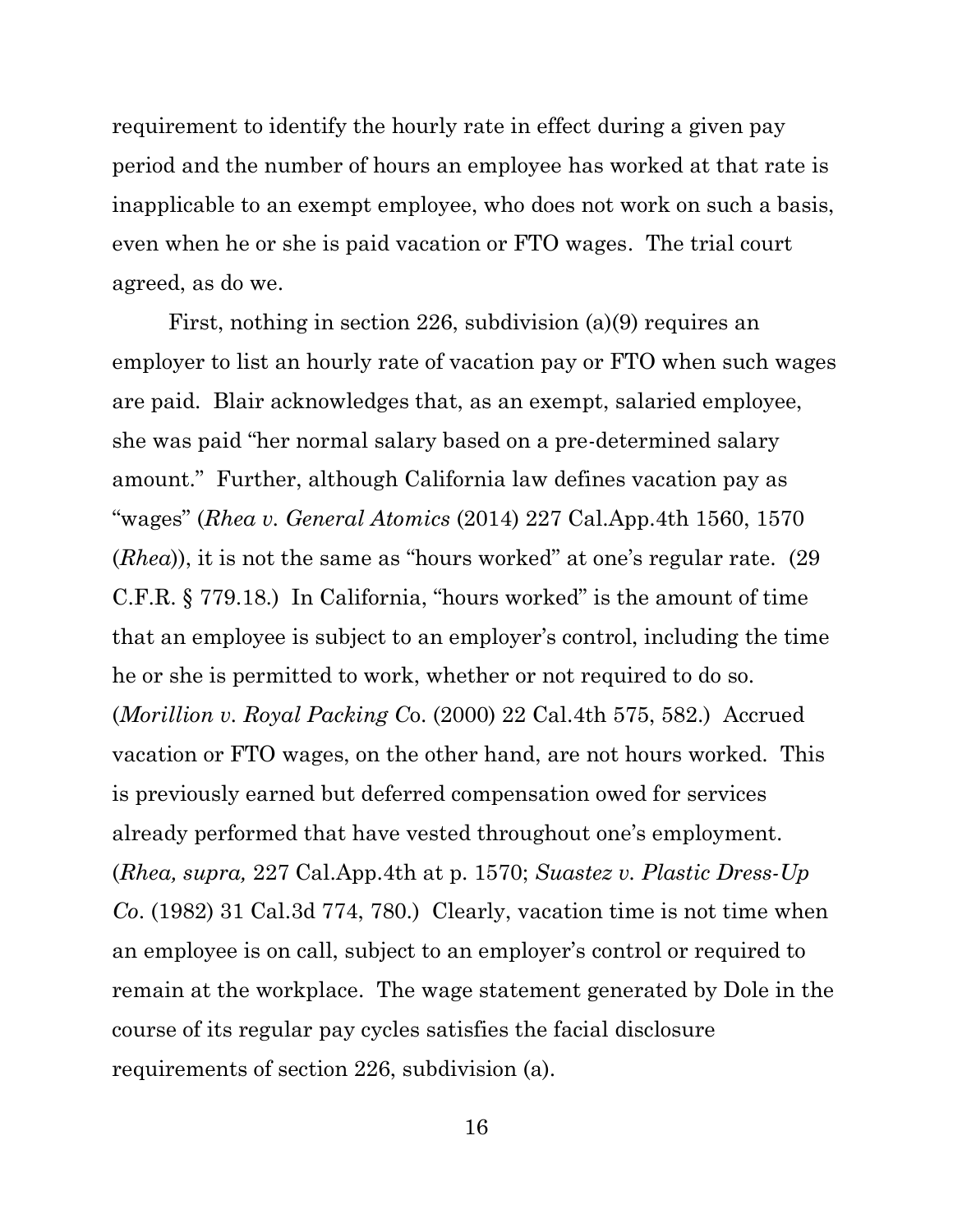Further, section 226 requires employers to state the number of hours worked at a given hourly rate in non-exempt employees' wage statements. It contains no such requirement with respect to "any employee whose compensation is solely based on a salary and who is exempt from payment of overtime."  $(\S$  226, subd. (a)(2).) During her employment with Dole, Blair received a gross salary of \$2,500 for 80 hours every two weeks, even when she took vacation or FTO. For exempt employees like Blair, Dole calculates a vacation wage payout using this 80–hour, bi–weekly pay period, as standardized by the California Division of Labor Standards Enforcement, which adopted the federal Department of Labor standard "workweek" for a salaried employee of five days per week, eight hours per day. (See DLSE Opinion Letter 2002.05.01.)<sup>8</sup> This calculation for an exempt employee is only applied in the case of an accrued wage payout. On those occasions, Dole employs the same formula it used to calculate Blair's vacation wage payout, dividing the exempt employee's salary for a given pay period by 80 hours to arrive at an assumed "hourly rate," then multiplying that rate by the number of accrued vacation hours to calculate a total payout. Blair insists that because Dole was able to calculate how much accrued vacation pay she was owed upon termination on an "hourly basis," there must, by definition, be some

**<sup>8</sup>** We take judicial notice of and guidance from this authorized public agency interpretation. (See *Zelasko-Barrett v. Brayton-Purcell, LLP* (2011) 198 Cal.App.4th 582, 592, fn. 6.)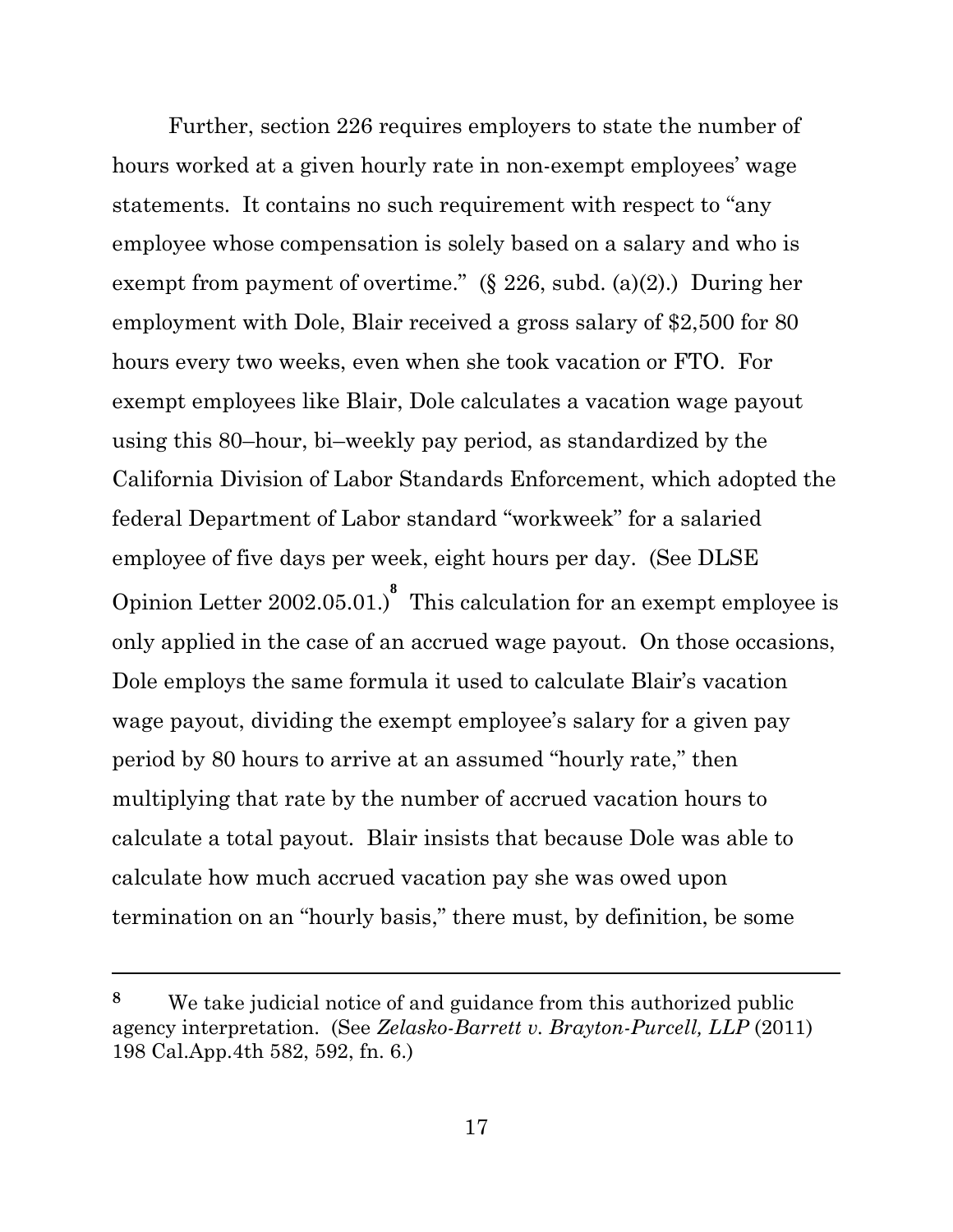"hourly rate of pay" within the meaning of subdivision (a)(9).

Accordingly, she maintains that section 226 requires Dole to state that hourly rate of vacation pay in the wage statement of exempt employees upon termination. We disagree.

Section 226, subdivision (a)(2), expressly relieves employers of the obligation to itemize the number of number of hours worked by exempt employees on a wage statement. If the number of hours worked need not be itemized on an exempt employee's wage statement, there is no "applicable hourly rate" for an employer to furnish. Exempt, salaried employees are compensated based on the value of their work, not how much time is devoted to a task. (*Abshire v. County of Kern* (9th Cir. 1990) 908 F.2d 483, 486, overruled on other grounds by *Auer v. Robbins* (1997) 519 U.S. 452, 460–462.)

Even if we assume section 226, subdivision (a)(9) required an employer to list an hourly pay rate for vacation or FTO pay when those wages are paid to non-exempt employees, such a requirement could not be applied to exempt employees. We are required to synthesize subdivisions (a)(2) and (a)(9) if at all possible. Such an interpretation would not do so. On the contrary, it would nullify section 226, subdivision (a)(2), which does not require employers to list total hours worked for exempt employees. Accordingly, we agree with the trial court that, as a matter of law, section 226, subdivision (a) does not require that Dole identify an hourly rate of vacation and/or paid time off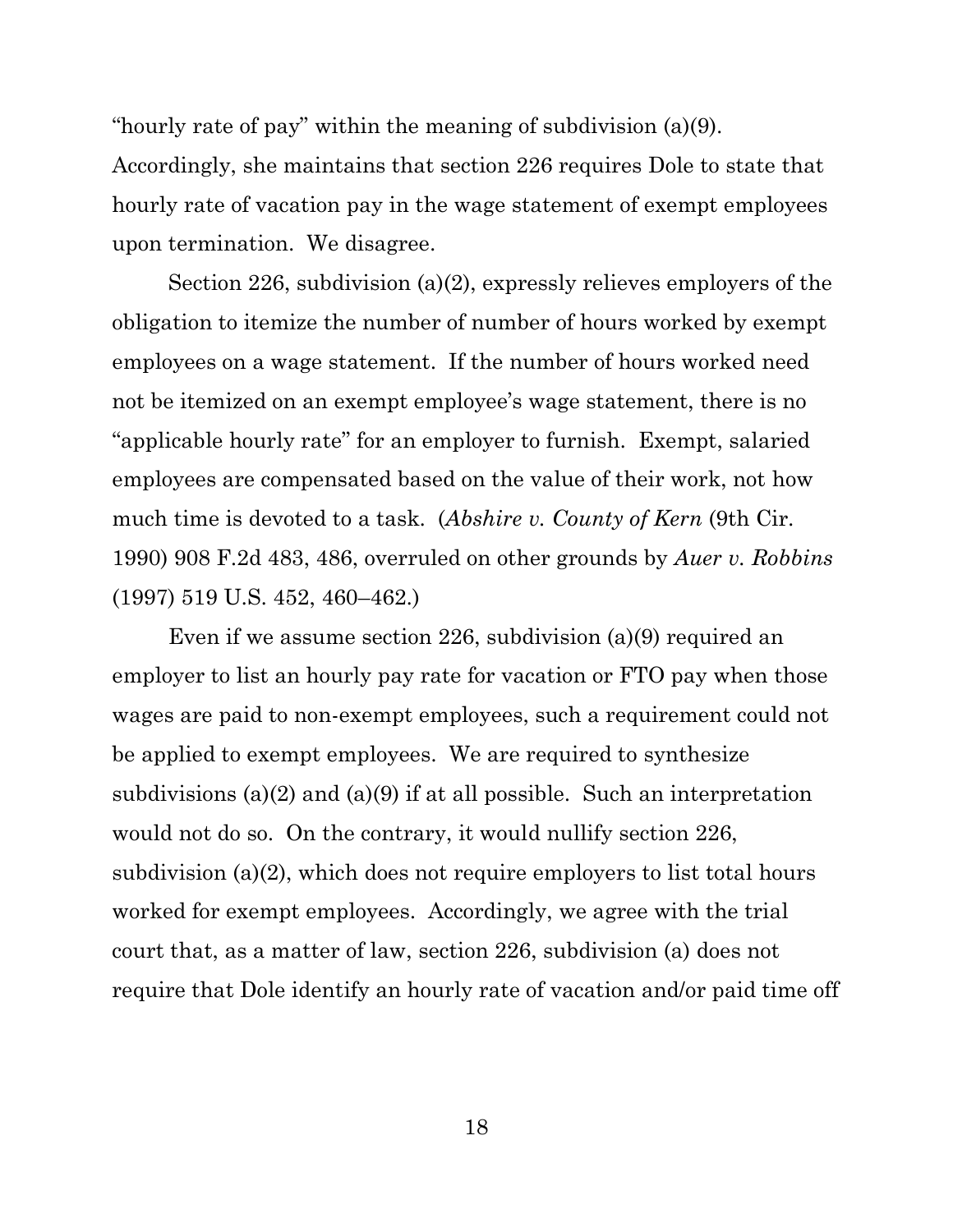on wage statements for exempt employees when vacation wages are paid, and that Blair failed to raise a triable factual issue on this point. **9**

# 3. *The Trial Court Exceeded the Scope of its Authority Under Former Code of Civil Procedure section 437c, subdivision (s) by Granting Summary Judgment*

This appeal stems from a ruling made under a statute that enabled the parties to seek "summary adjudication of a legal issue or a claim for damages other than punitive damages *that does not completely dispose of a cause of action, an affirmative defense, or an issue of duty*." (Former Code Civ. Proc., § 437c, subd. (s), italics added.) Blair maintains that the trial court exceeded the scope of its authority when it granted summary judgment because the question whether Dole inadvertently failed to include her unique personal ID number on her final paycheck was not within the scope of the issues the court was tasked to adjudicate. We agree.

The language of the statute makes it clear that Code of Civil Procedure section 437c, subdivision (s) was not designed as a vehicle to extinguish an entire claim or action. Its purpose was to resolve targeted issues where the court was convinced that resolution of those

<sup>&</sup>lt;sup>9</sup> Blair's remaining contentions rely on pure speculation. For example, she asks what an employer's responsibility would be if it agreed to pay a salaried employee an hourly rate to work on a holiday. But Blair never raised this or her other remaining contentions below. Moreover, there is no indication in the appellate record that she, as the sole representative of the putative class, has or could obtain, evidence to create a triable factual issue.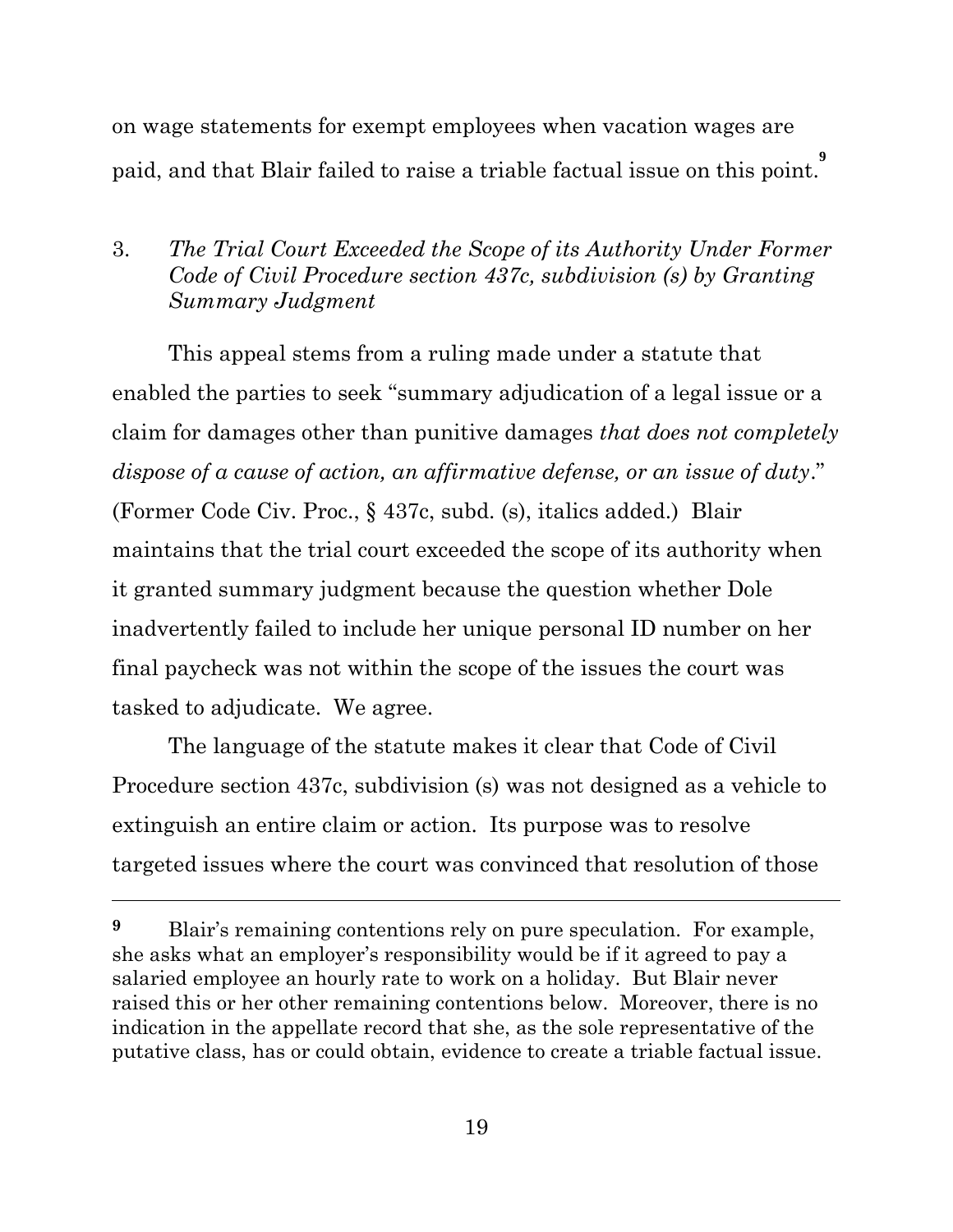issues would preserve judicial resources. (See former Code Civ. Proc., § 437c, subd. (s)(2).) Here, the parties stipulated and the court agreed to decide only: "(1) whether . . . section 226(a) requires [Dole] to list the hourly rate of vacation pay and/or paid time off on wage statements for exempt employees when vacation wages are paid; and (2) whether [Dole's] use of a unique payroll identification number complies with the requirements under . . . section 226(a)(7)."

Although the question is closely related, whether the final paystub provided to Blair satisfied the requirements of section 226 was not within the ambit of the issues before the trial court. The trial court exceeded the scope of its authority under Code of Civil Procedure section 437c, subdivision (s) when it found that Dole's failure to include a payroll identification number on Blair's final wage statement was inadvertent. Dole insists that, even though the issue was not included in the parties' stipulation, their briefs in support of and in opposition to the summary adjudication motion did address Dole's affirmative defense of "inadvertence." The record reflects otherwise.

Dole's brief in support of its summary adjudication motion made a single passing reference to its claim that a clerical error caused Blair's personal ID number to be omitted from her final wage statement, but that no harm resulted in any event because her online wage statement was "made available" to Blair at some unspecified time.

In her opposition, Blair claimed she never knew a wage statement was available online and never agreed to receive it that way. Blair also argued that it would not matter because an employer's post-termination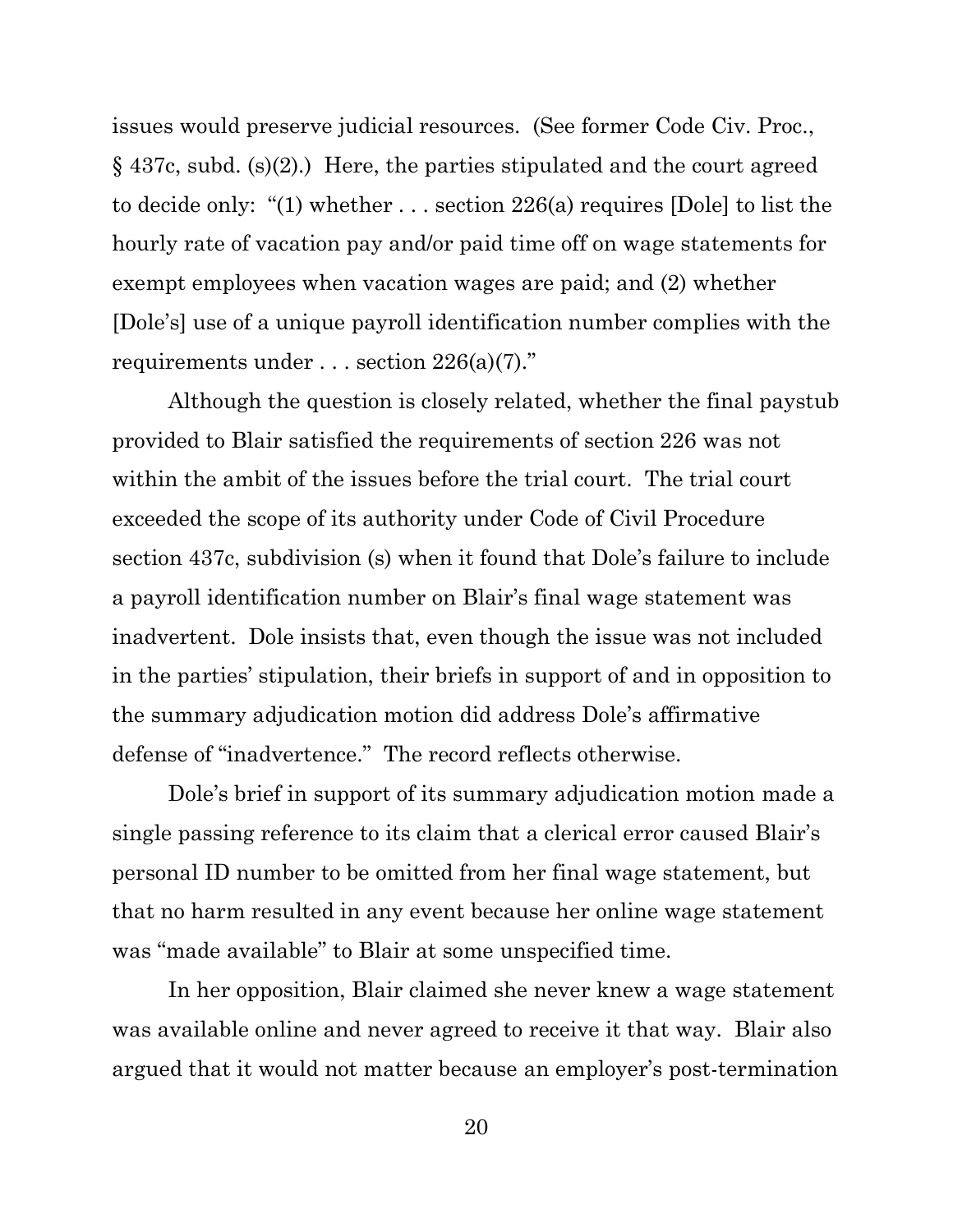provision of a wage statement would not satisfy section 226, which requires that an accurate wage statement be provided "at the time of each payment of wages," and the one she received upon termination lacked that information.

Not until it filed its reply did Dole develop its argument that its failure to furnish Blair a statutorily compliant wage statement at termination was inadvertent, because the wage statement was generated outside the usual payroll cycle using new software.

At the hearing, Blair's counsel complained that Dole raised this new argument in its reply, to which Blair had no opportunity to respond. **10** The court said it would not rule on an issue not addressed in the separate statement. Nevertheless, the court later issued a ruling by which it found that Dole's omission of a personal ID number on Blair's final wage statement was "inadvertent," and Blair failed to raise a

**<sup>10</sup>** The following colloquy took place between the court and Blair's counsel: "MR. LEE: Your Honor, . . . [Dole's counsel] raised . . . a brand new issue. . . . On the inadvertence issue, that was not part of what we agreed upon to be adjudicated here. That was not in their moving papers. We didn't brief it. For them to raise it [at the] very end of  $\dots$  oral argument is unfair. And  $\dots$ , if the Court is going to rely upon that, then we request . . . supplemental briefing . . . .

<sup>&</sup>quot;THE COURT: Well, I rely on the separate statement. . . .

<sup>&</sup>quot;MR. LEE: . . . It wasn't in there.

<sup>&</sup>quot;THE COURT: . . . if your argument relates to something that's in the separate statement of the facts, that's one thing, or if you've got a triable issue that you want to raise at this point in time.

<sup>&</sup>quot;MR. LEE: I just want to argue that that was not part of the briefing. "THE COURT: All right."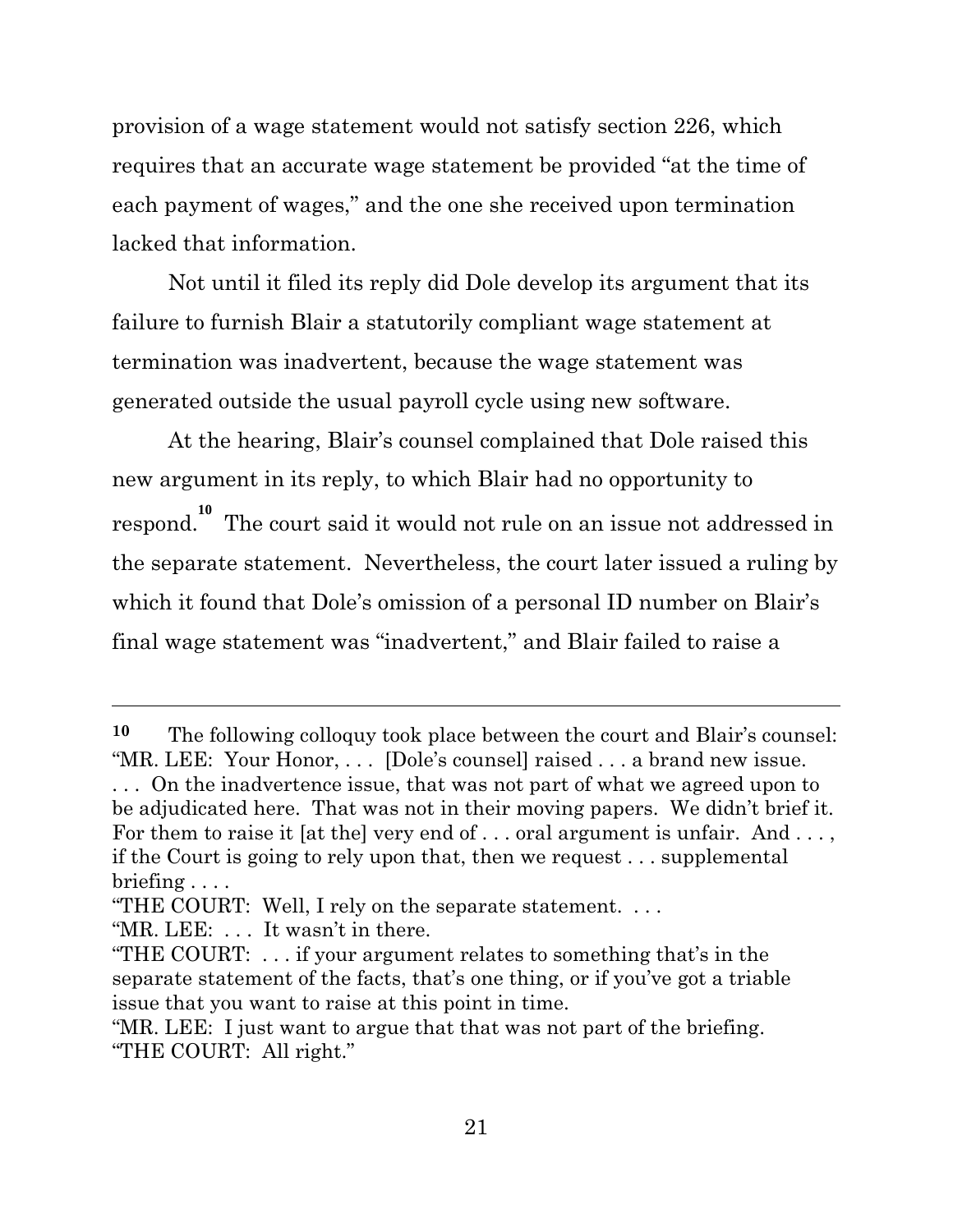triable factual issue as to whether Dole's omission of the required information had been knowing and intentional.

The trial court erred when it ruled on an issue not encompassed within the scope of the parties' stipulation, and not briefed until Dole's reply. Its ruling deprived Blair of the ability to attempt to make a case for violation of section 226 or PAGA with respect to her final wage statement. Accordingly, because Blair was not on notice and did not agree that this issue would be addressed in Dole's motion, the order granting summary judgment must be reversed and the matter remanded to permit her an opportunity to present evidence to address this remaining issue. (See *Maryland Casualty Co. v. Reeder* (1990) 221 Cal.App.3d 961, 974, fn. 4 [where only certain claims or defenses are raised, the trial court lacks the power to adjudicate others]; Weil & Brown, Cal. Practice Guide: Civil Procedure Before Trial (The Rutter Group 2016) ¶ 10:86, p. 10–35; cf., Code Civ. Proc., § 437c, subd. (m)(2) [reviewing court may remand to allow party to present additional evidence or conduct discovery on an issue]; *Adams v. Pacific Bell Directory* (2003) 111 Cal.App.4th 93, 100-101.)**<sup>11</sup>**

**<sup>11</sup>** The notice of motion for summary adjudication and separate statement must specify the "specific cause of action, affirmative defense, claims for damages, or issues of duty" sought to be adjudicated. (Cal. Rules of Court, rule 3.1350(b).) We are aware that one court has found that specification of a claim or defense to which the motion is directed does not require the movant to identify specific facts or issues within that claim or defense. (See *Sequoia Ins. Co. v. Superior Court* (1993) 13 Cal.App.4th 1472, 1478.) But that case has never since been relied on in a published decision. In any event, no such